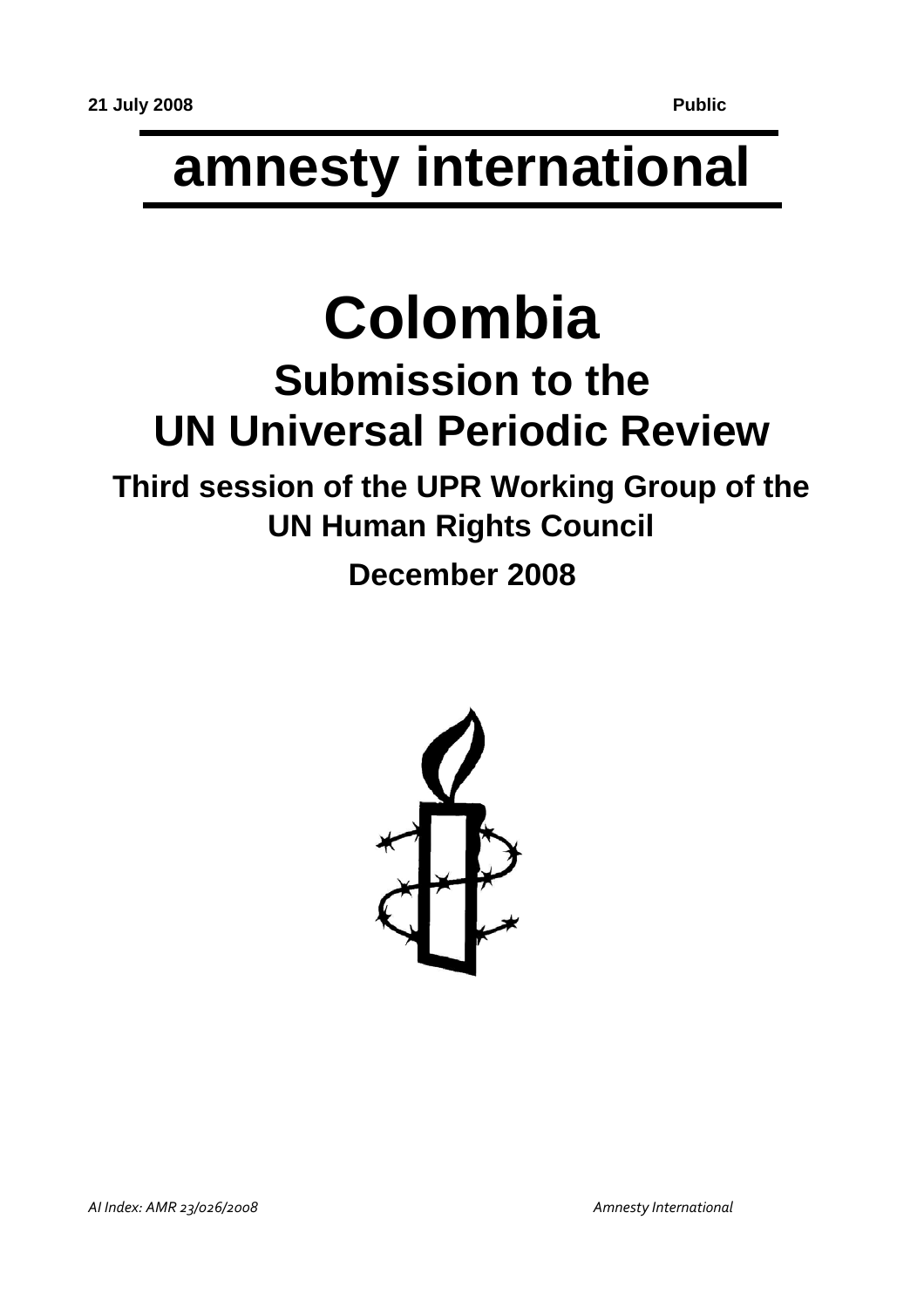#### **Executive summary**

In this submission, Amnesty International provides information under sections B, C and D, as stipulated in the *General Guidelines for the Preparation of Information under the Universal Periodic Review:*[1](#page-1-0)

In **section B**, Amnesty International raises issues related to the legal framework for the demobilization of paramilitary groups; reparation for victims of human rights abuses; implementation of the **Rome Statue of the International Criminal Court; and children and armed conflict.** 

**Section C** highlights Amnesty International's concerns in relation to human rights violations by paramilitary groups; extrajudicial executions; enforced disappearances; forced displacement of civilians; a**ttacks on human rights defenders and trade unionists; and human rights abuses and violations of international humanitarian law by guerrilla groups.** 

In **section D**, Amnesty International makes a number of recommendations for action by the government and by **guerrilla groups.** 

 $\overline{a}$ 

<span id="page-1-0"></span><sup>1</sup> Contained in Human Rights Council Decision 6/102, Follow‐up to Human Rights Council resolution 5/1, section I adopted 27 September 2007.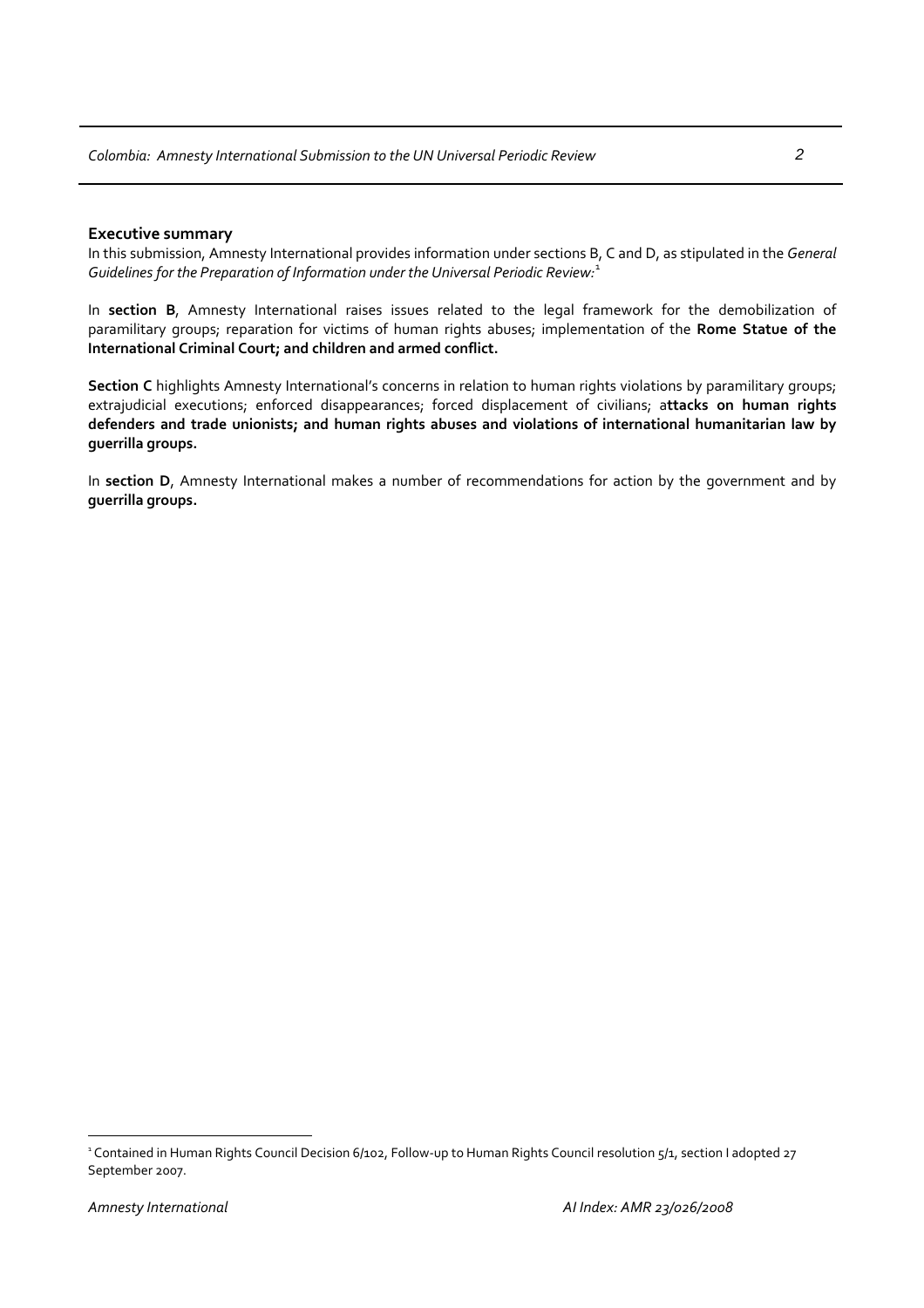### **Colombia**

### **Amnesty International submission to the UN Universal Periodic Review**

Third session of the UPR Working Group, December 2008

#### **Introduction**

All the parties to the internal armed conflict in Colombia – which for more than 40 years has pitted the security forces and paramilitaries against a variety of guerrilla groups – continue to be responsible for widespread abuses of international human rights and humanitarian law, mostly committed against civilians. However, in recent years there have been reductions in some types of human rights abuses. The number of kidnappings has fallen as has the number of killings of civilians. Amnesty International welcomes the fact that several high‐profile hostages, including former presidential candidate Ingrid Betancourt, have now gained their freedom after years of captivity at the hands of the Revolutionary Armed Forces of Colombia (FARC). The security situation has improved in some urban centres in Colombia, as well as in many of its principal highways. However, the human rights and humanitarian situation remains critical and has even deteriorated in some regions. Amnesty International is particularly concerned about increases in extrajudicial executions committed by the security forces and in civilians forcibly displaced by the armed conflict.

#### **B. Normative and institutional framework of the State**

#### **The legal framework for the demobilization of paramilitary groups**

Decree 128 of 2003 and Law 975 of 2005 (Justice and Peace Law) – the legal framework under which the government has encouraged members of paramilitary groups to lay down their arms in a demobilization process initiated in 2003 – have failed to conform to international standards on the rights of victims to truth, justice and reparation. This legal framework has also failed to ensure that paramilitaries are effectively dismantled and held to account for any human rights abuses; in fact it has consolidated the *de facto* impunity enjoyed by many perpetrators of human rights abuses, whether paramilitaries or those who have supported them, or members of the guerrilla.

Only about ten percent of the more than 31,000 paramilitaries that are said to have demobilized have been included within the scope of the Justice and Peace process, under which they will benefit from significantly reduced sentences in return for "full" disclosure of their involvement in human rights violations. The remaining 90 percent have so far escaped prosecution because Decree 128 grants *de facto* amnesties to those who are not under criminal investigation for human rights abuses or have not been convicted of such crimes.

The Justice and Peace Unit of the Office of the Attorney General is charged with investigating abuses committed by members of illegal armed groups supposedly demobilized under Law 975, whereas investigation of human rights violations involving the security forces remains under the jurisdiction of the Human Rights Unit. However, many cases involve collusion between paramilitaries and the security forces, and separate criminal investigations dealt with by different investigating bodies may weaken investigations into the responsibility of the security forces for abuses committed by paramilitary groups.

The relatively small number of units in the Justice and Peace Unit also means that their ability to investigate cases will be limited to individual responsibility, rather than focus on the structure of paramilitary groups and the role played in them by the security forces and others.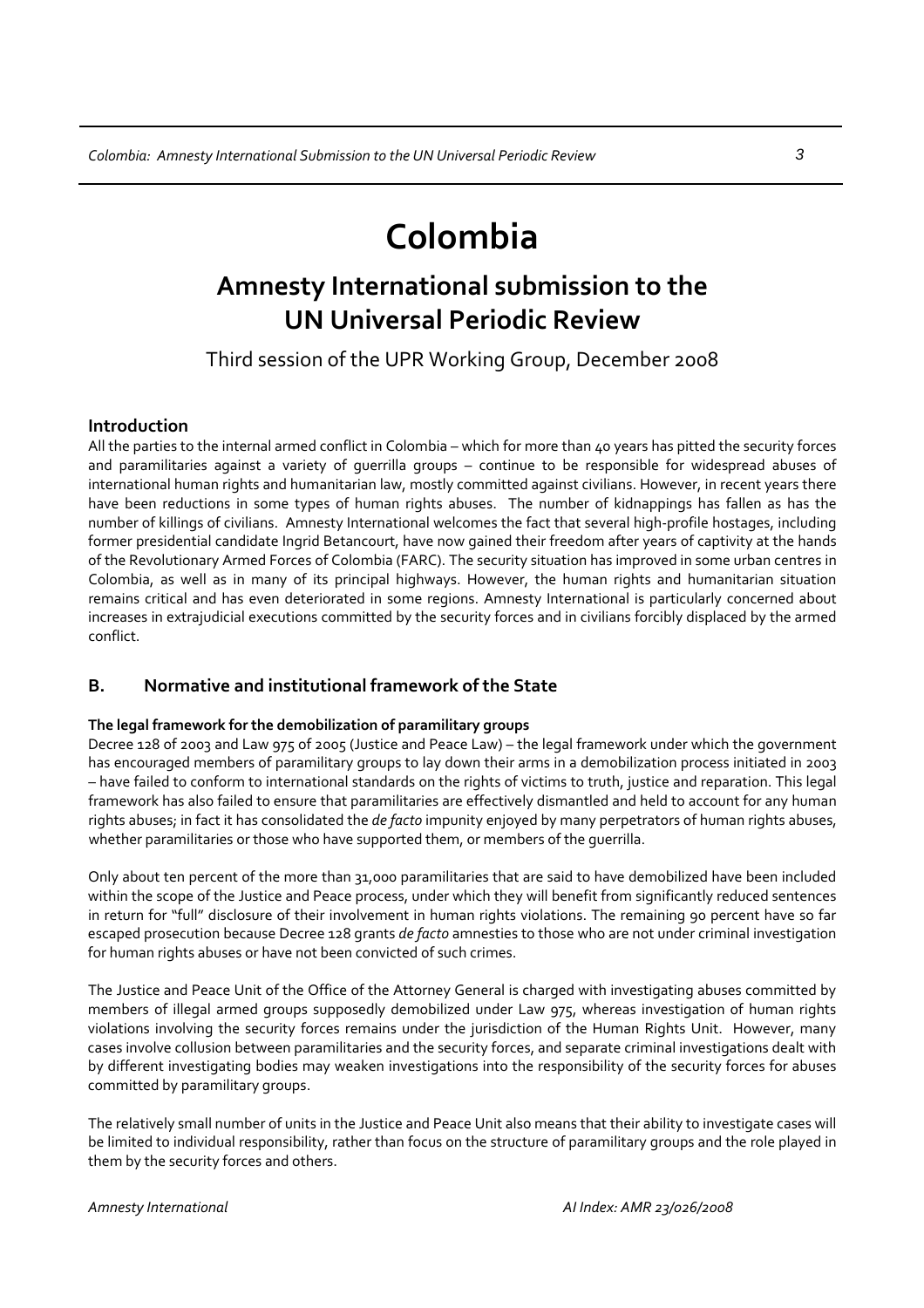Amnesty International is particularly concerned about continuing threats against and killings of victims, and persons representing them, in the Justice and Peace process. On 30 June 2007, a group of victims presented a writ of protection of fundamental rights (*tutela*) to the courts to force the state to adopt measures to stop such threats and killings. In response, in September 2007 the government created a protection programme for victims and witnesses participating in the Justice and Peace process. However, in May 2008 the Constitutional Court ruled on a *tutela* presented on behalf of women victims of paramilitary violence stating that the government's strategy for protecting victims was in breach of the state's constitutional and international obligation to prevent discrimination and violence against women. The Court gave the authorities six months to revise the witness protection programme.

#### **Reparation for victims of human rights abuses**

At the root of Colombia's internal armed conflict is the vexed issue of land. Much of the wealth accumulated over the past decades by the paramilitaries and their backers in politics and business has been based on the illegal appropriation, often through violence or the threat of violence, of 4‐6 million hectares of land previously owned by hundreds of thousands of *campesinos* and Indigenous and Afro‐descendant communities.

As part of the Justice and Peace process, the paramilitaries committed to return land and other assets to their rightful owners; however, so far they have failed to hand over any significant tracts of land. Much of the land has been signed over to third parties – so‐called *testaferros*, often close family members and friends – in order to shield it from scrutiny. There appears to be little political will to pursue the *testaferros* with the full vigour of the law.

On 22 April 2008, the government issued Decree 1290, which creates a programme for victims of abuses by illegal armed groups to receive modest individual monetary reparations from the state. However, the Decree fails to address the issue of land ownership, as well as reparation for victims of violations by the security forces and other state agents, and collective reparations for organizations and collectives that have been affected by the conflict, such as trade unions, human rights NGOs, and civilian Indigenous and Afro-descendant communities.

#### **The Rome Statue of the International Criminal Court**

On ratification of the Rome Statute in 2002, Colombia made eight interpretative declarations and a declaration invoking Article 124, declaring that it did not accept the jurisdiction of the Court over war crimes committed by its nationals or on its territory for a seven‐year period. Among these declarations, one in particular appears to be a prohibited reservation. According to this declaration "[n]one of the provisions of the Rome Statute concerning the exercise of jurisdiction by the International Criminal Court prevent the Colombian State from granting amnesties, reprieves or judicial pardons for political crimes (...)". Amnesty International considers such a unilateral declaration as amounting to a disguised reservation.

#### **Children and armed conflict**

On 6 March 2007, the Ministry of Defence issued Directive 30743 which prohibits the use of children by the security forces for intelligence purposes, especially children rescued from the ranks of illegal armed groups. However, according to the 2007 UN Secretary‐General's report on children and armed conflict, the security forces continue to employ children in intelligence and other similar activities. On 12 February 2008, the government finally accepted the reporting and monitoring mechanisms under UN Security Council Resolution 1612 (2005) on children and armed conflict, but expressed reservations about extending the reporting and monitoring mechanism to cover acts of sexual violence. Colombia had been one of the last countries in Annex II to express a willingness to formally accept the mechanism.

#### **C. Promotion and protection of human rights on the ground**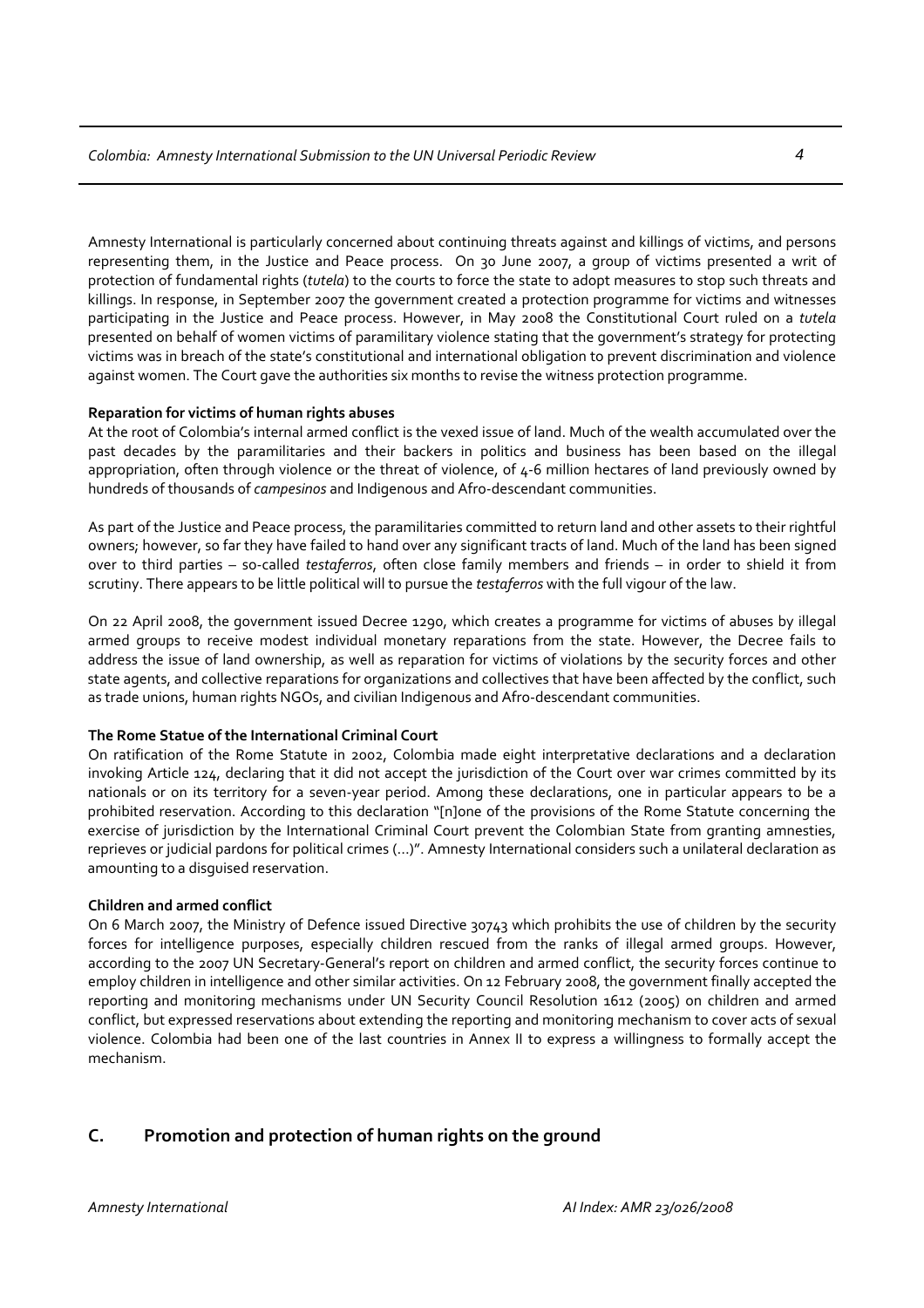#### **Human rights violations by paramilitary groups**

Despite government claims to the contrary, paramilitaries continue to operate and to use violence to further their economic and political objectives. Many paramilitary groups operate on two distinct, but inter-related levels: they pursue criminal activities linked to the drugs trade while at the same time supporting the security forces' counter‐ insurgency strategy. Amnesty International has also received strong evidence of continued collusion between paramilitary groups and members of the security forces in many areas of the country.

#### **Extrajudicial executions**

Over the years, the conflict has been marked by the killing of tens of thousands of civilians by all the parties to the conflict; however, recently the number killed has fallen – from more than 5,000 in 2000-2001 to around 1,348 in 2006-2007. The paramilitary groups – acting in coordination with, or with the acquiescence of the security forces – have been responsible for the largest number of such killings. However, in recent years there have been reports of an increase in extrajudicial executions carried out directly by the security forces; more than 287 such killings were reported in 2006‐2007.

Most of the victims are *campesinos* or community leaders who the security forces falsely claimed were guerrillas killed in combat. In most cases of suspected extrajudicial killings, the military justice system claims jurisdiction over the investigation – in defiance of the Constitutional Court and international standards – and as a result such cases are often closed prematurely and those responsible are rarely brought to justice.

The government has issued a number of directives designed to tackle the increase in extrajudicial executions, including by strengthening oversight and accountability mechanisms and creating a special unit to investigate extrajudicial executions in the Office of the Attorney General. However, these measures are yet to yield concrete results.

#### **Enforced disappearances**

The conflict has also been marked by widespread enforced disappearances. Thousands of civilians have been subjected to enforced disappearance by the security forces and paramilitaries. Enforced disappearance – followed by mutilation and burial in unmarked mass graves – has long been a cornerstone of the security forces' counter‐ insurgency strategy. In most cases no one has been held accountable.

Although some of the paramilitary leaders participating in the Justice and Peace process have revealed information about persons they have killed, information about the identity of their victims and the whereabouts of their bodies remains sketchy. More than 1,525 bodies of people thought to have been subjected to enforced disappearance by paramilitaries were exhumed from some 1,261 graves between January 2006 and June 2008. Only 193 bodies have been identified and 160 of these have been returned to their families. The Attorney General's Office is reportedly investigating more than 15,000 cases of enforced disappearance.

#### **Forced displacement**

Forced displacement of civilians continues to be one of the most visible expressions of the unlawful conduct by the warring parties in the conflict; in fact, Colombia has one of the most severe incidences of internal displacement in the world. The number of people forcibly displaced by the conflict continues to increase, with some estimates suggesting that more than 305,000 people were displaced in 2007 – the highest figure in five years – compared to 220,000 in 2006. In the last 20 years, 3‐4 million people have been forcibly displaced, in particular *campesino* and Indigenous and Afro‐descendant communities.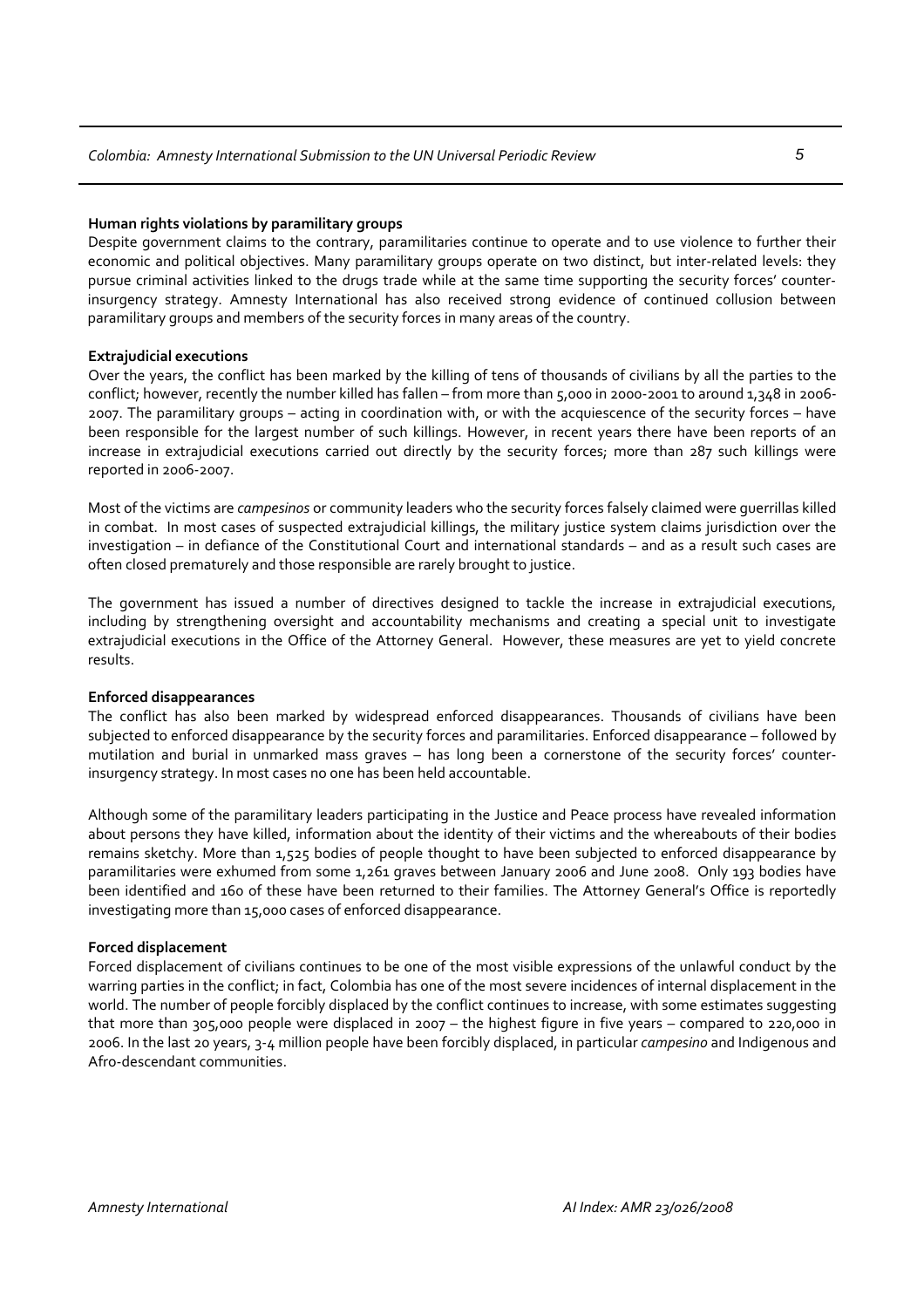#### **Attacks on human rights defenders and trade unionists**

The number of killings of human rights defenders and trade unionists had fallen in recent years – 39 trade union members were killed in 2007, compared to 72 in 2006, and 184 in 2002. However, there has been a worrying increase in killings of trade union members in 2008. At least 24 trade unionists were killed in the first four months of 2008, compared to 14 in the same period in 2007.

Threats and attacks against human rights defenders also continue. There was a marked increase in threats, reportedly by paramilitary groups, in the aftermath of mass demonstrations on 6 March 2008 to protest against human rights violations committed by the security forces and the paramilitaries. During 2007 and 2008, the offices of several human rights NGOs were broken into and highly sensitive case information stolen.

The authorities continue to open criminal investigations on unsubstantiated charges against human rights defenders and trade unionists in an attempt to stigmatize and harass them. Many of such proceedings have been initiated on the basis of spurious information from military intelligence files or accusations by often paid military informers. There is concern that military intelligence files – which often contain information that might incriminate or prejudice members of social or human rights organizations – have yet to be revised, as stipulated in recommendations of the UN High Commissioner for Human Rights, and the government appears to be promoting legislation that might grant immunity from prosecution to agents of the intelligence services. High-ranking military, state and government officials continue to make hostile public statements against human rights defenders, in some instances equating human rights work with "subversion". Such accusations place activists at increased risk of attack.

Successive governments have taken action to improve the safety of trade unionists and human rights defenders, including by providing bodyguards, armour‐plated vehicles and mobile telephones. However, the continued threats against and killings of activists indicate that, on their own, such measures are not sufficient. Effective action must be taken to bring those responsible to justice.

The security bodies which play an active role in the protection of human rights defenders and trade unionists – such as the civilian intelligence service (DAS) – have still not been fully investigated for their alleged collusion with paramilitaries. There are also plans to transfer the provision of bodyguards for human rights defenders, trade unionists and others in the protection programme to private security firms. However, there are no legal barriers preventing former members of illegal armed groups from joining private security companies, where they can legally be armed, and thus be in position to continue to commit abuses.

The government has taken some action to address the almost total impunity for human rights abuses against trade unionists, partly as a result of international condemnation about the high incidence of killings of trade unionists. During the 95<sup>th</sup> International Labour Conference, in 2006, an agreement was reached with the government to establish a permanent ILO presence in Colombia. Its mandate is to promote and defend the rights of trade unionists, as well as monitor investigations by a special unit of the Attorney General's Office into killings of trade unionists. The unit has resolved some high-profile cases, but the perpetrators of most of the more than 2,200 killings of trade unionists since 1991 have still not been brought to justice.

#### **Human rights abuses and violations of international humanitarian law by guerrilla groups**

Guerrilla groups continue to commit human rights abuses and to violate international humanitarian law, including deliberate killings of civilians, abductions and hostage-taking. The FARC is believed to hold around 700 hostages, often in appalling conditions. Amnesty International is also concerned about the dispute between the FARC and the National Liberation Army (ELN) in Arauca Department, which has resulted in the killing of hundreds of civilians over the past few years, and about the continued use of anti‐personnel mines by guerrilla groups which has resulted in numerous casualties, including civilians. The FARC were also allegedly responsible for many of the around 29 killings of candidates in the run‐up to the local elections in October 2007. Amnesty International continues to receive numerous testimonies about forced recruitment of children by both guerrilla and paramilitary groups. Amnesty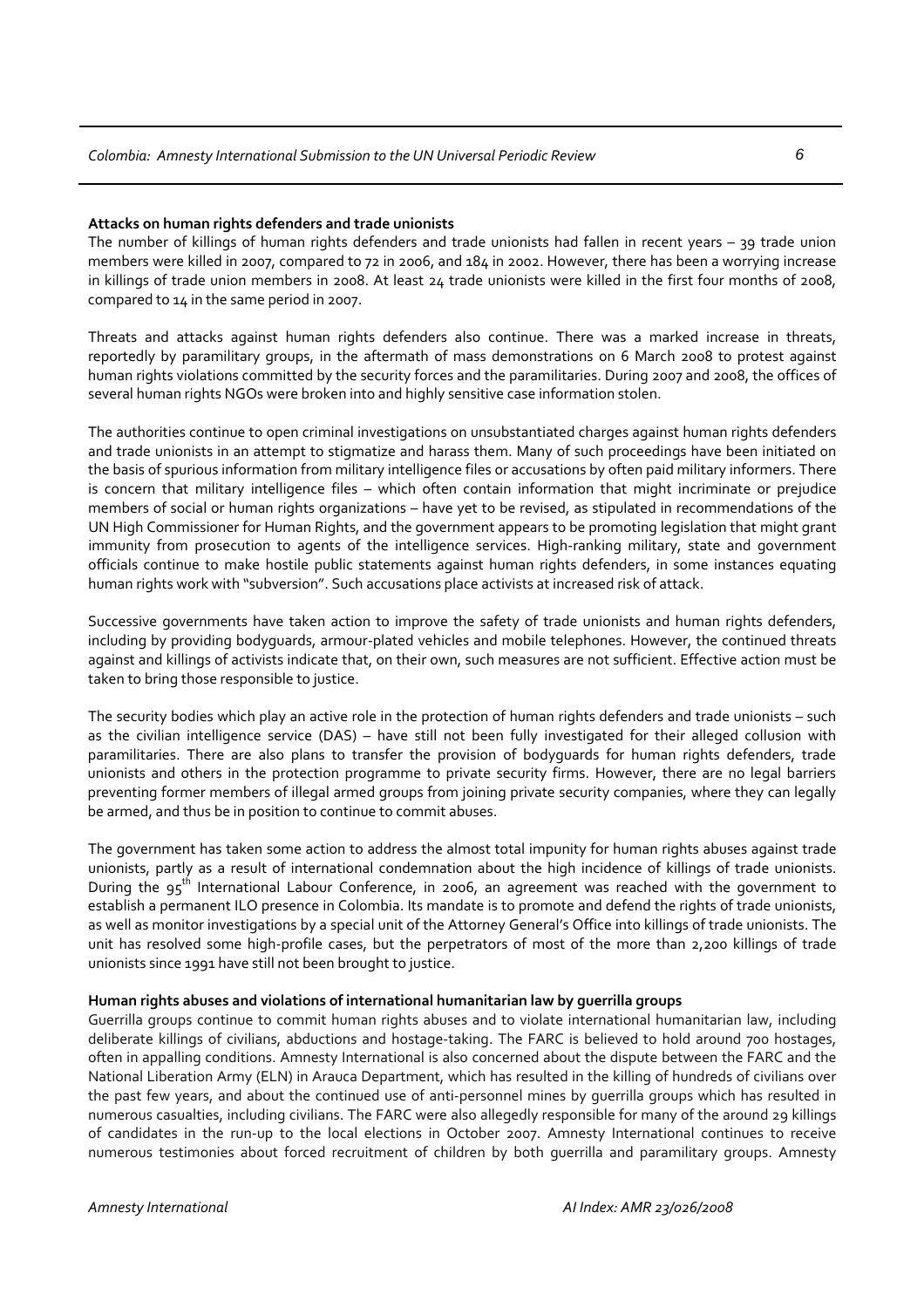International is also concerned about the indiscriminate bomb attacks that have taken place in several urban areas, some of which the authorities attribute to the FARC.

#### **D. Recommendations**

#### **Amnesty International calls on the government to:**

- Commit to full and prompt implementation of the human rights recommendations of the UN High Commissioner for Human Rights and other UN bodies.
- Withdraw the declaration made under Article 124 of the Rome Statute of the International Criminal Court and the declaration which attempts to limit the Court's jurisdiction in a potential case before it regarding political crimes.
- Publicly condemn violations of human rights and international humanitarian law by the security forces; make clear that such violations will not be tolerated; and adopt effective measures to prevent such violations and to bring those responsible to justice in civilian courts.
- Adopt measures to ensure that the military justice system does not claim jurisdiction in human rights cases involving members of the security forces.
- Ensure that perpetrators of human rights abuses, including paramilitaries and members of the guerrilla, do not benefit from legal measures exempting them from criminal prosecution or conviction. The judicial authorities must thoroughly investigate, and hold to account, those paramilitaries who supposedly demobilized but who were given *de facto* amnesties under Decree 128.
- Ensure that third parties, whether members of the security forces, state or government officials, or politicians, who have engaged in conduct amounting to complicity in the unlawful acts of paramilitary groups, are properly investigated and held to account in a court of law.
- Establish a fair and transparent process to identify and return all lands and other assets stolen by paramilitaries, including those transferred to third parties, and set a deadline by which to return these assets to their rightful owners or their families.
- Ensure that paramilitary groups, which still operate with the complicity or acquiescence of the security forces, are effectively disbanded, disarmed and prosecuted.
- Acknowledge the legitimacy of human rights work, refrain from making public statements questioning the work of human rights defenders, take effective measures to ensure that all public servants, including members of the security forces, respect their work, and ensure that those responsible for making unfounded or unsubstantiated allegations against human rights defenders are subject to appropriate sanctions.
- Ensure that full and impartial criminal investigations are undertaken into human rights abuses committed against human rights defenders and trade unionists and that those responsible are held to account.
- Take effective measures to prevent the displacement of Indigenous, Afro‐descendant, *campesino* and other communities in conflict zones and areas of economic importance who have a special dependency on or attachment to their lands.
- Ensure the full participation of NGOs in the special teams set up by UN Security Council Resolution 1612 on children and armed conflict, effective coordination with the UN on the reporting and monitoring mechanism, and the inclusion of sexual violence as a specific category within the mechanism. Also, acknowledge that paramilitaries, as well as guerrilla groups, continue to recruit children and, as such, should not be removed from the UN Secretary General's list of parties that recruit or use children in situations of armed conflict.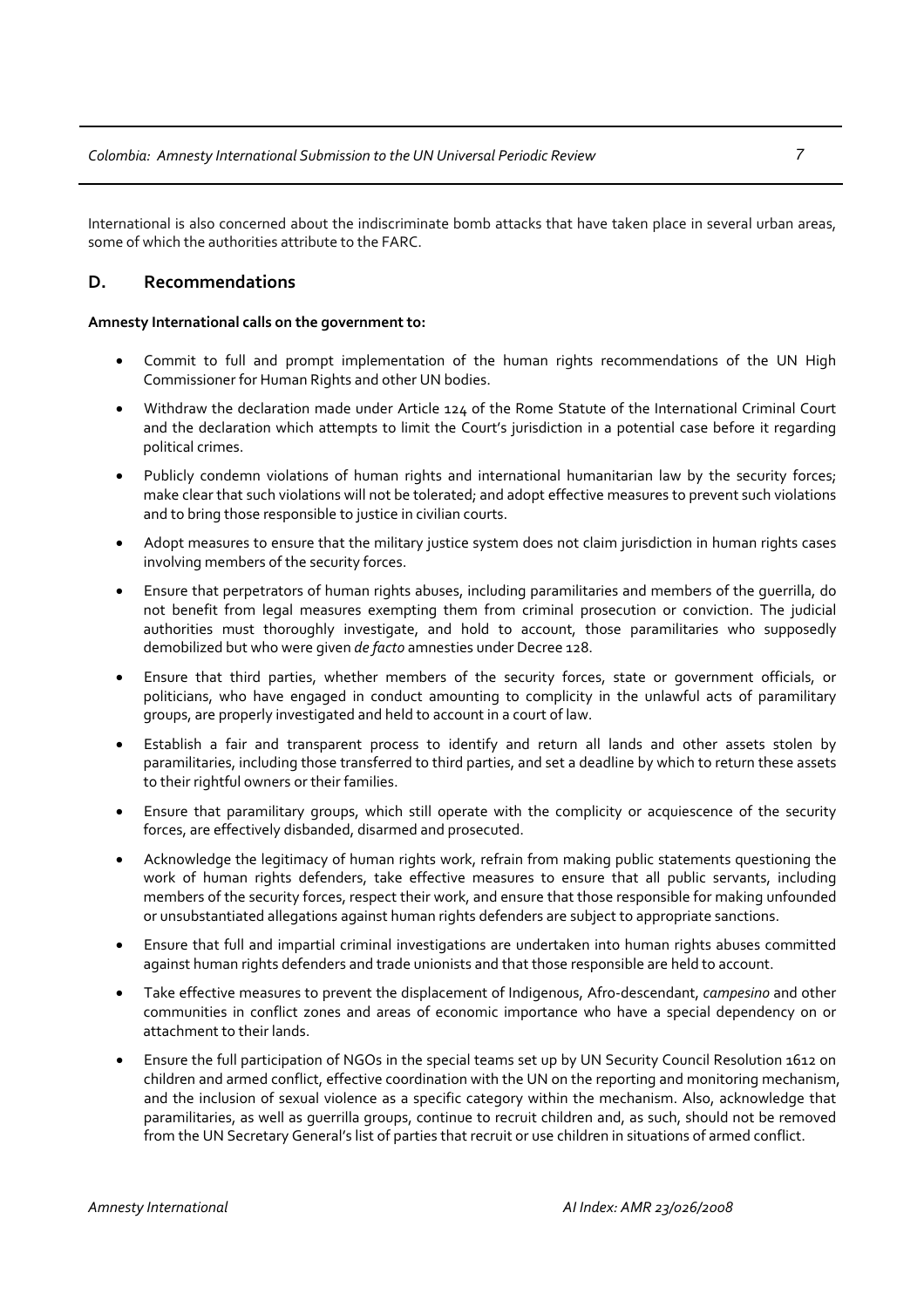#### **Amnesty International also calls on guerrilla groups to:**

- Publicly acknowledge their obligations to comply fully with international humanitarian law and make a public commitment to respect international human rights law.
- Comply fully and immediately with the recommendations directed to them by the Office of the UN High Commissioner for Human Rights.
- Immediately and unconditionally release all civilians held by their forces and commit to put an immediate end to all kidnapping and hostage-taking.